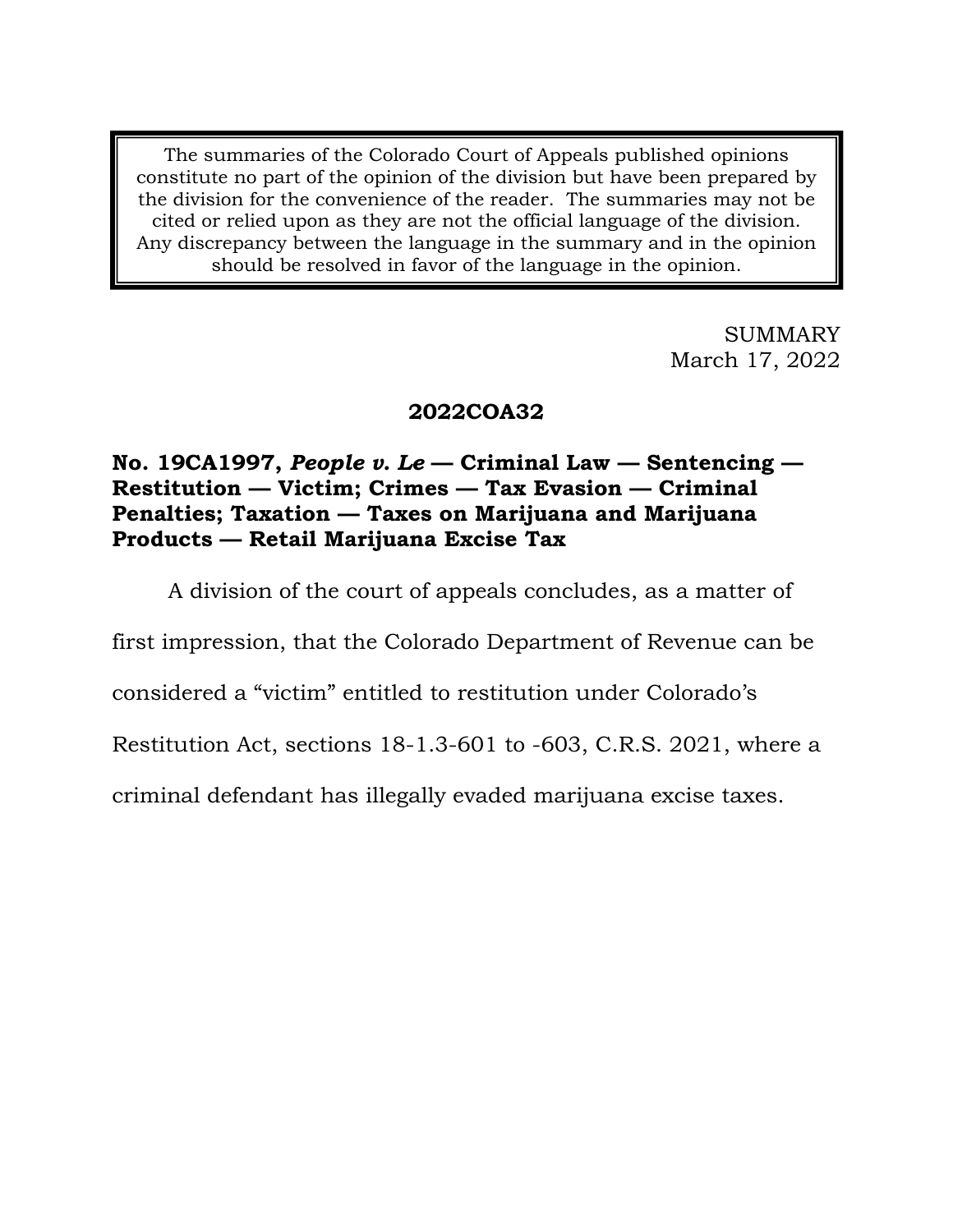#### Court of Appeals No. 19CA1997 Arapahoe County District Court No. 16CR970 Honorable Shay K. Whitaker, Judge

The People of the State of Colorado,

Plaintiff-Appellant,

v.

Ton Thai Le,

Defendant-Appellee.

#### ORDER REVERSED AND CASE REMANDED WITH DIRECTIONS

Division I Opinion by JUDGE FOX Dailey and Schutz, JJ., concur

Announced March 17, 2022

Philip J. Weiser, Attorney General, Daniel A. Pietragallo, Senior Assistant Attorney General, Denver, Colorado, for Plaintiff-Appellant

Springer and Steinberg, P.C., Harvey A. Steinberg, Craig L. Pankratz, Denver, Colorado, for Defendant-Appellee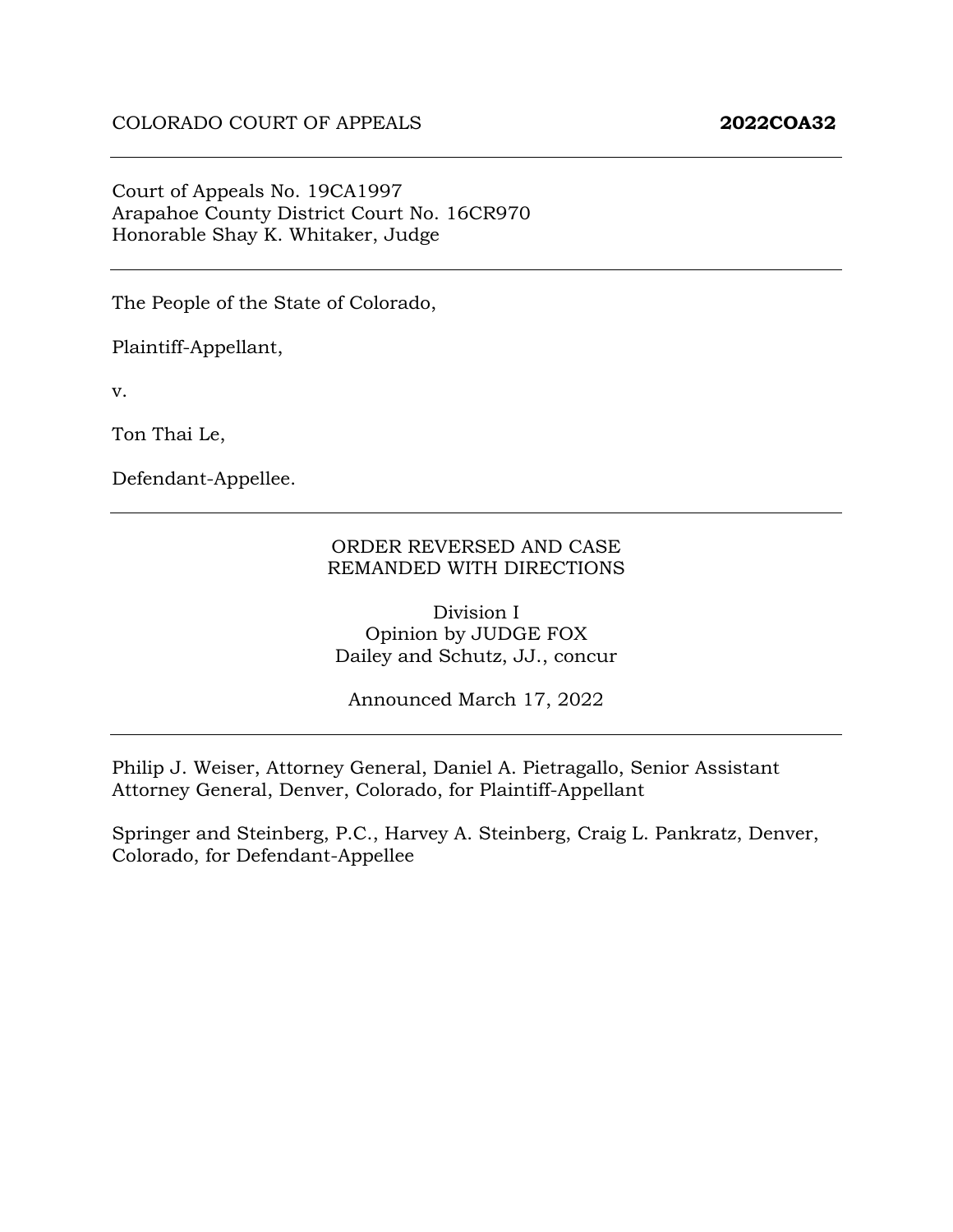$\P$  1 In this criminal tax evasion case, the People appeal the trial court's order denying their motion for payment of restitution to the Colorado Department of Revenue (Department). Defendant, Ton Thai Le, who pleaded guilty to evading Colorado's marijuana excise tax, maintains that restitution is not an appropriate remedy by which the Department can collect unpaid marijuana excise taxes. The trial court agreed, finding as a matter of law that the Department could not recover such taxes on behalf of Coloradans under Colorado's Restitution Act, sections 18-1.3-601 to -603, C.R.S. 2021.

**The 2** On appeal, we are asked to address a question that the trial court left unresolved: Can the Department be considered a "victim" under the Restitution Act such that the agency itself — as opposed to the public at large — is entitled to restitution for the unpaid taxes? We conclude that it can. Thus, we reverse the trial court's order and remand for further proceedings.

### I. Background

¶ 3 Le was among thirty-one codefendants indicted on numerous felony charges stemming from their roles as high-ranking members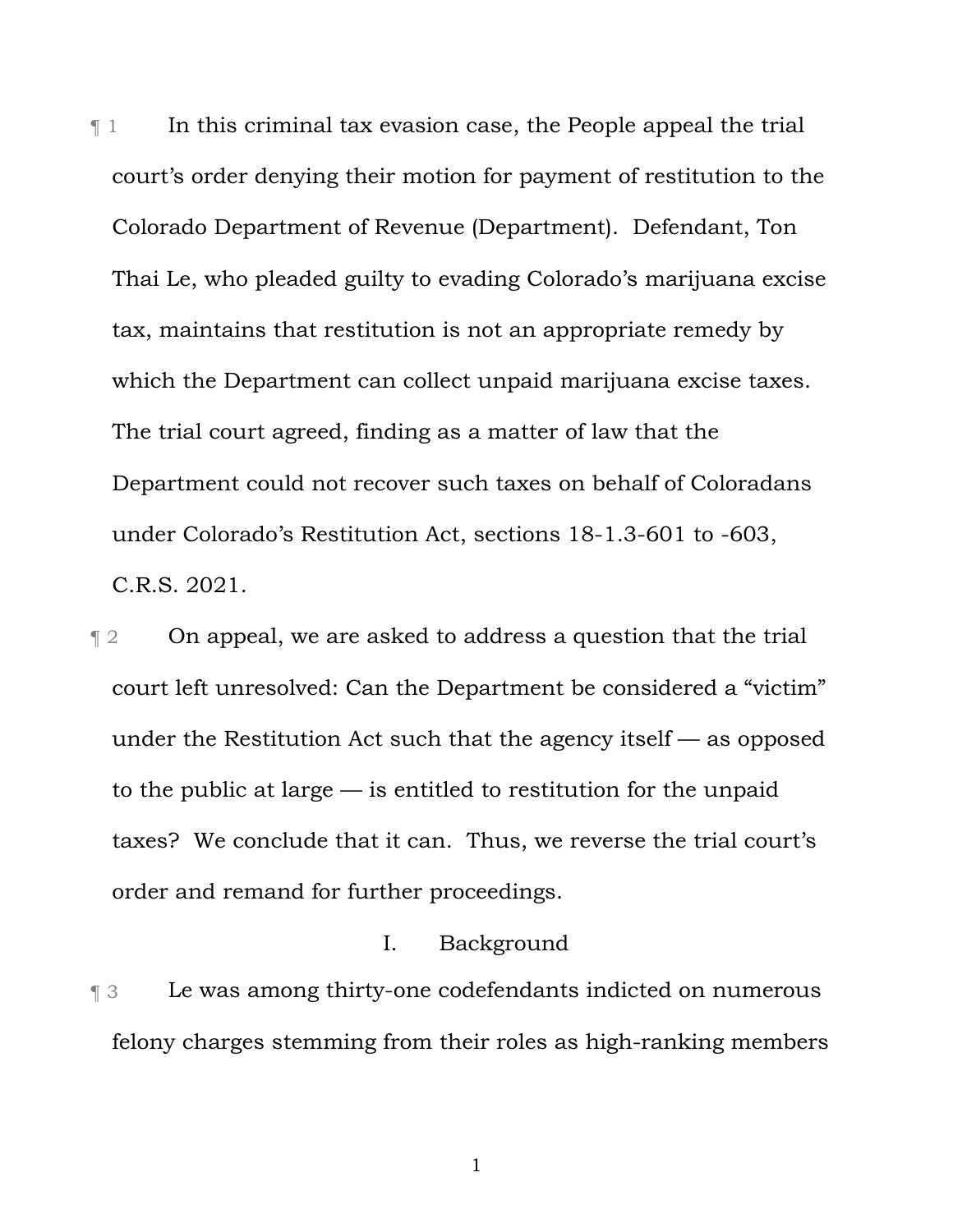of a Colorado-based drug trafficking organization that illegally cultivated and distributed marijuana between 2014 and 2016.

¶ 4 Le pleaded guilty to, among other offenses, evasion of taxes administered by the Department in violation of section 39-21- 118(1), C.R.S. 2021, a class 5 felony. As part of his negotiated plea agreement, Le agreed to be sentenced to between sixteen and thirtytwo years in the custody of the Department of Corrections on one count of violating the Colorado Organized Crime Control Act, section 18-17-104, C.R.S. 2021. That sentence, however, was suspended, and Le further agreed to a term of eight years of probation for all remaining counts, which would run concurrently.

- ¶ 5 Le's plea agreement required him to "pay restitution jointly and severally with any co-defendants."
- ¶ 6 The People filed a motion requesting restitution be made by Le and two of his co-defendants — Linh Ngoc Tran and Jonathan Tieu.1 Therein, the People sought payment to the Department of

<sup>&</sup>lt;sup>1</sup> The People appealed the denial of the motion as to all three defendants, but later withdrew their appeal as to Tieu. The People's appeal in Tran's case is addressed in a separate opinion.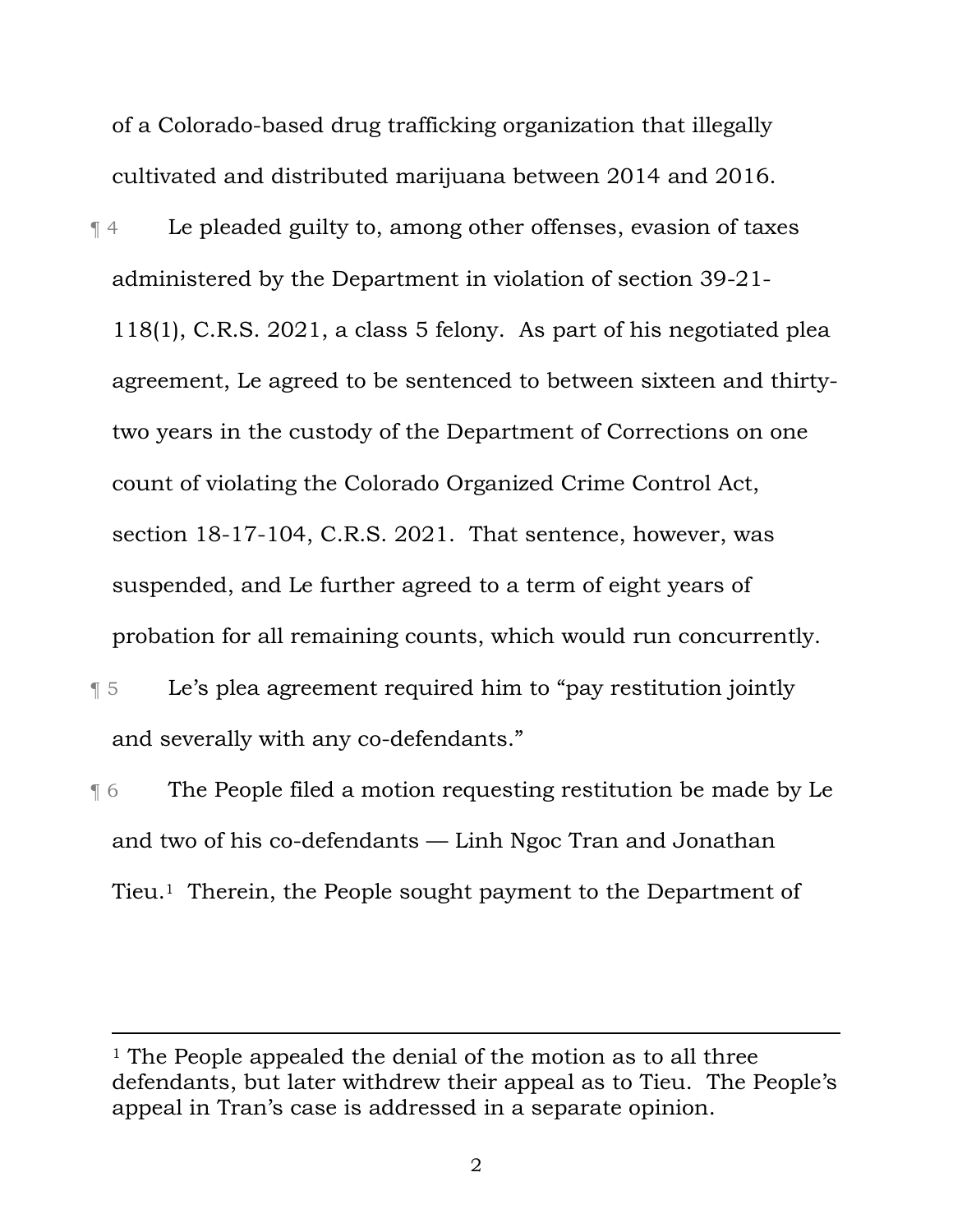unpaid marijuana excise taxes. Le and his co-defendants objected, arguing that the Restitution Act does not authorize such restitution.

- ¶ 7 The court held an initial hearing on the matter. At the outset, Tieu requested a continuance. In the subsequent discussion, the parties and the court framed the People's restitution request as raising two distinct issues: (1) as a matter of law, whether the Department can recover unpaid excise taxes as restitution; and (2) if so, whether the People had met their burden of proving the amount owed in restitution.
- ¶ 8 The People indicated that they intended to present testimony of a Department agent at the continued evidentiary hearing. They also asked if "the Court want[s] the bank records at this point or if you want me to hold off until we go to the second phase." The court responded, "Let's hold off." It stated that it first intended to issue an order addressing the threshold legal question based on the parties' briefs. Then, if it was necessary, the court would allow the People to present further evidence in support of their motion.

¶ 9 On September 12, 2019, the court issued an order denying the People's motion for restitution, finding that the Department could not recover unpaid marijuana excise taxes on behalf of Colorado's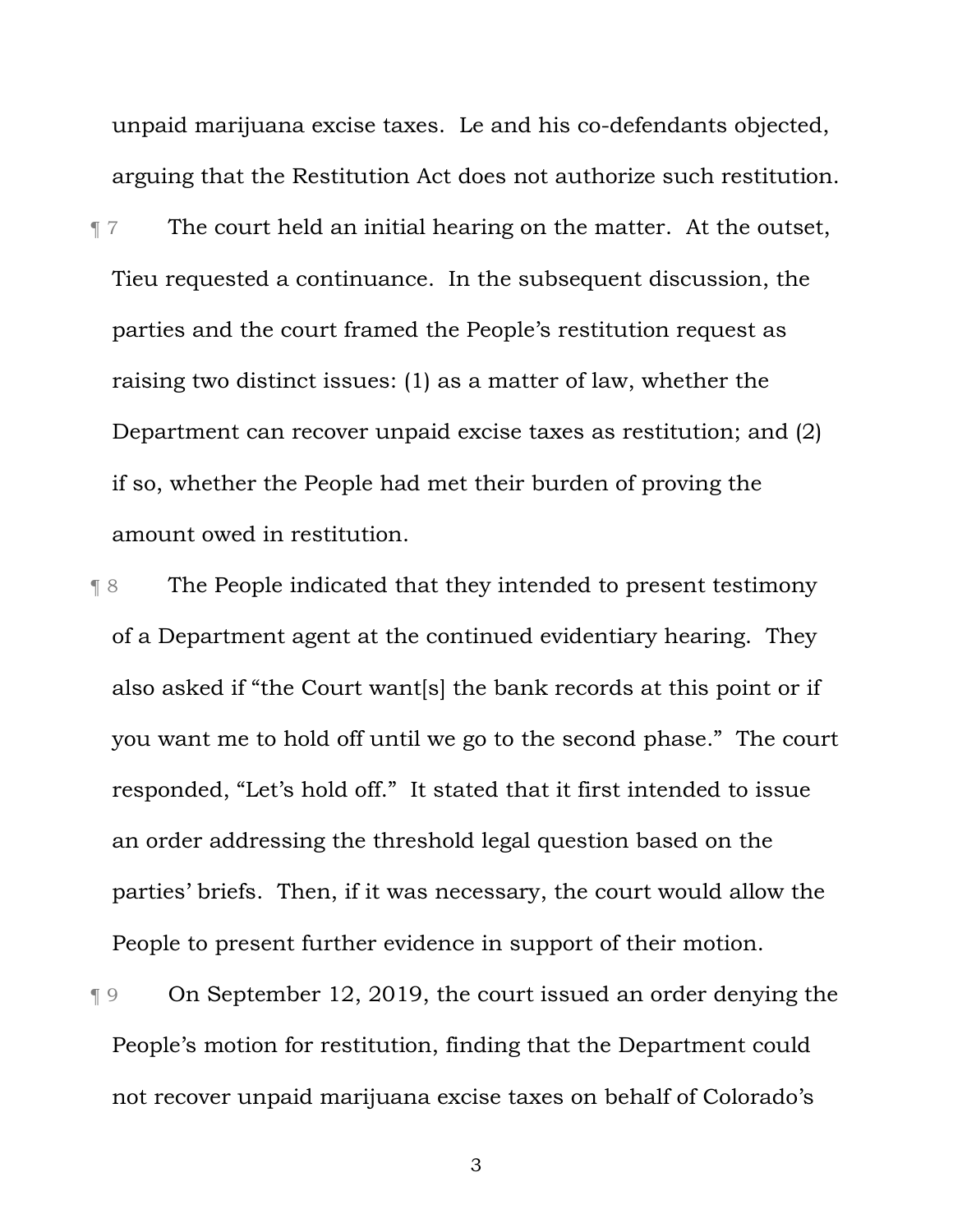taxpayers. The court's analysis flowed from an allegation in the People's motion that "[t]he State of Colorado and its taxpayers, by and through the [Department], are the victims of the Defendants' conduct and criminal scheme." It considered whether the Restitution Act permitted the Department to collect restitution on behalf of "society" — "the victim in this case." But the court did not address or analyze whether the Department could be entitled to restitution as a "victim" in its own right under the Restitution Act. ¶ 10 In denying the People's motion, the court ultimately concluded that "a specific legislative pronouncement is required for the People to successfully obtain restitution" under the circumstances, and absent such pronouncement, "the People cannot recover the restitution sought."

# II. Discussion

¶ 11 The People do not challenge the propriety of the trial court's analysis that the Department could not collect restitution on behalf of the People of Colorado for unpaid marijuana excise taxes. In fact, they explicitly renounce any such argument. Instead, they raise a slightly distinct contention apparently not considered by the trial court: that the Department itself can be considered a "victim"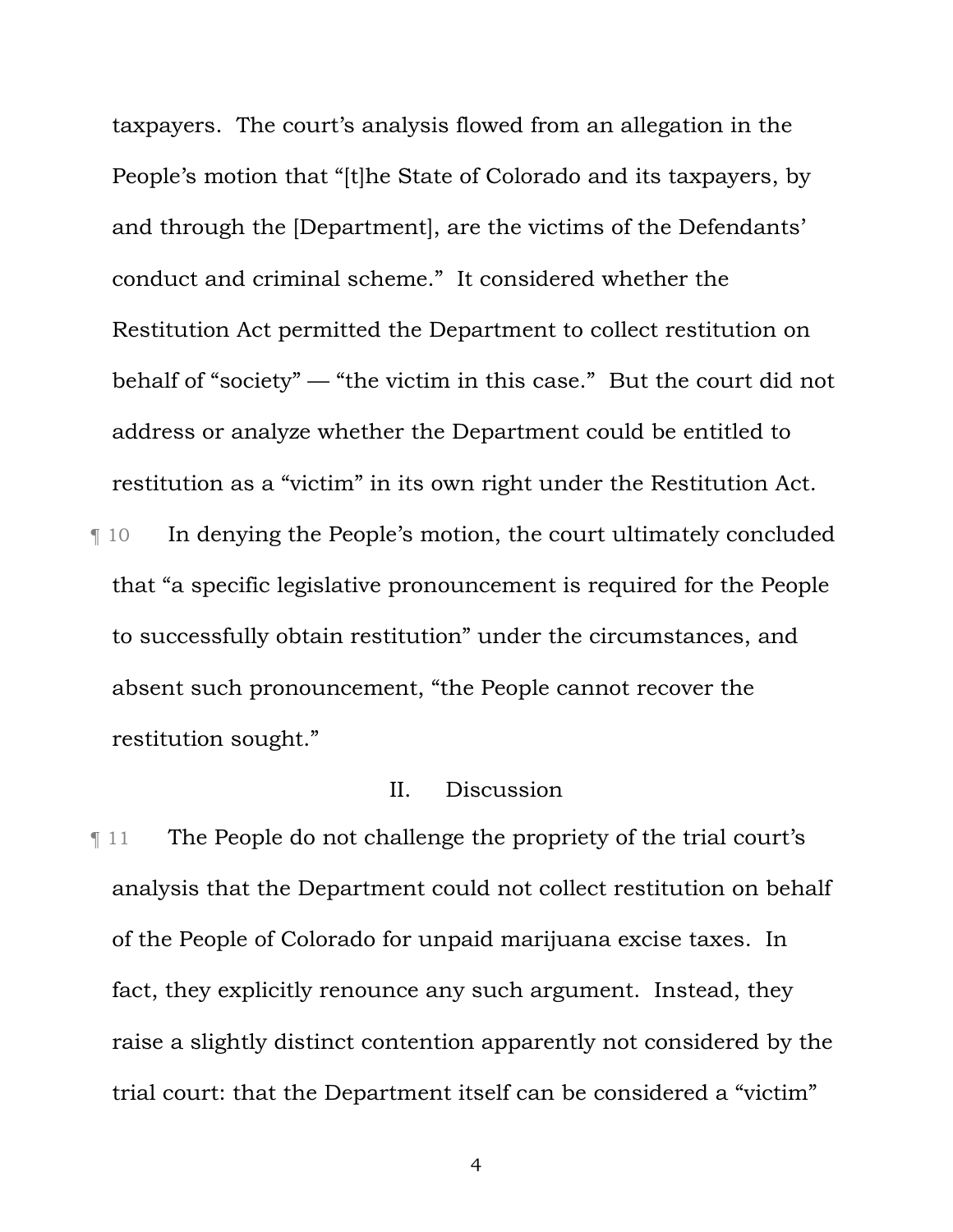under the Restitution Act and is thus entitled to restitution. Accordingly, they argue, the trial court erred by determining that the Department could not be awarded restitution for the unpaid taxes. We agree and thus reverse the trial court's order and remand for further proceedings.

### A. Preservation

¶ 12 As the trial court pointed out, the People specifically alleged in paragraph thirty-five of their motion that "[t]he State of Colorado and its taxpayers, by and through the [Department], are the victims of the Defendants' conduct and criminal scheme." Le argues that, based on this allegation, the trial court's failure to address whether the Department itself could be considered a "victim" was an error invited by the People. Thus, he argues, the People cannot now raise the issue on appeal. *See People v. Zapata*, 779 P.2d 1307, 1309 (Colo. 1989) ("[A] party may not complain on appeal of an error that he has invited or injected into the case . . . ."); *see also People v. Rediger*, 2018 CO 32, 1 34 (a party "must abide the consequences" of an error he invited).

¶ 13 However, in examining the totality of the People's request for restitution, including the entirety of their motion, attached exhibits,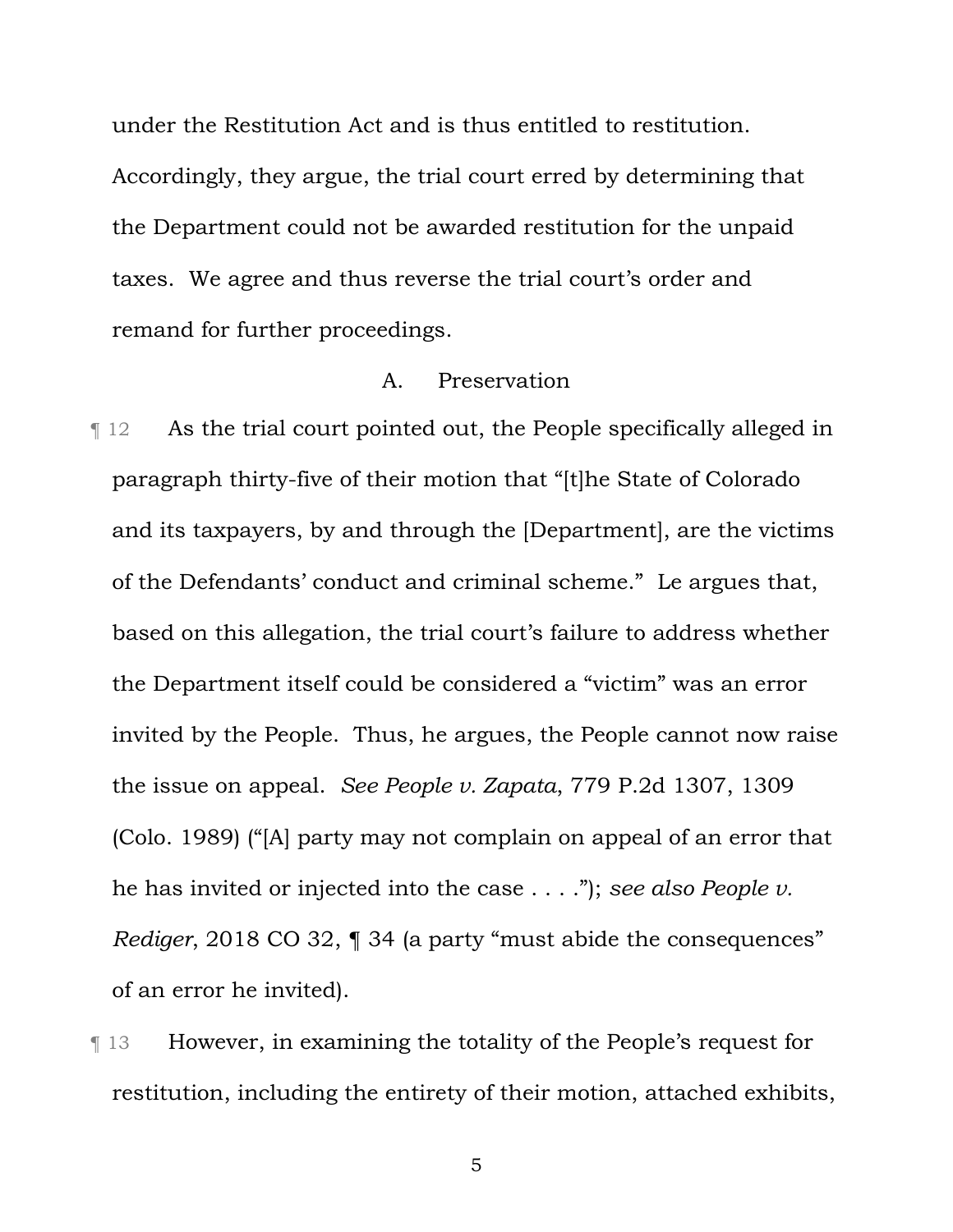and proposed order, it is apparent that the People identified the Department as a victim and suggested it was entitled to restitution. For example, in paragraph thirty-six of their motion, they describe the unpaid taxes as a "pecuniary loss" that was "suffered" specifically by "the [Department]." And in paragraph thirty, in referencing the Restitution Act's definition of "victim," they added that "[a] government department is a 'person' for purposes of the restitution statute." Moreover, they drafted the following proposed order for the court: "The court, having reviewed the People's Motion for Restitution, orders that the Defendants . . . pay restitution . . . to the [Department]."

¶ 14 Accordingly, the trial court's omission of this issue was not invited by the People, and the issue was preserved for our review.

### B. Standard of Review

¶ 15 "[B]ecause in restitution cases[] the statutory scheme no longer allows for abuse of discretion as the default standard of review, the appropriate standard of review necessarily will depend on which of a wide variety of restitution issues district courts decide and we are asked to review." *People v. Barbre*, 2018 COA 123, ¶ 24. Where the sole issue on appeal is the proper interpretation of the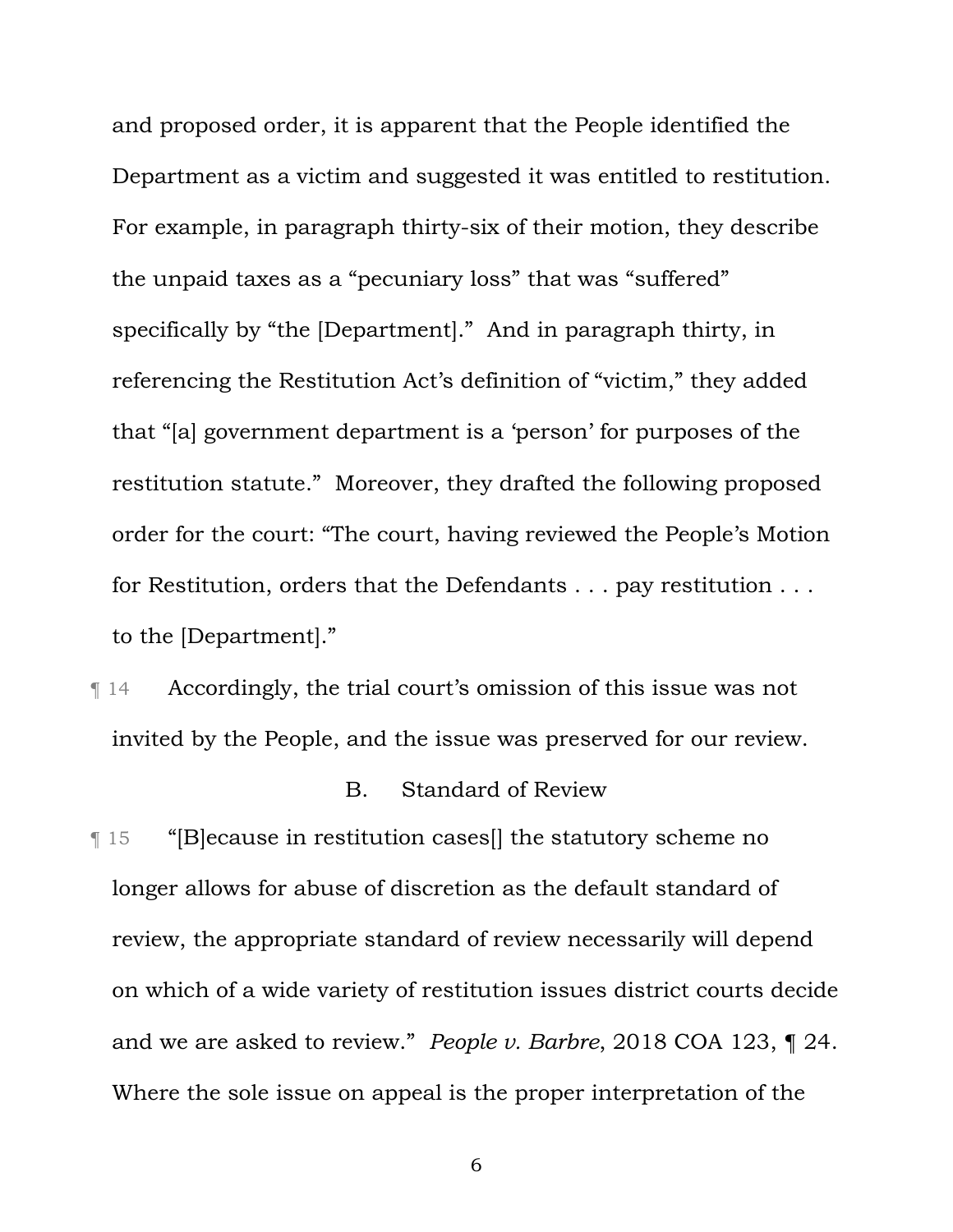Restitution Act, we review the trial court's restitution order de novo. *Id.* at  $\llbracket 23 \right]$  "[I]t seems inappropriate to use the term 'discretion' in describing the appropriate standard of review, for example, in a case where the sole issue is the proper interpretation of the restitution statute."); *see also Dubois v. People*, 211 P.3d 41, 43 (Colo. 2009).

¶ 16 "In construing a statute, we aim to effectuate the General Assembly's intent." *People v. Weeks*, 2021 CO 75, ¶ 25. "Our first step in this endeavor is to inspect 'the language of the statute, giving its words and phrases their plain and ordinary meaning.'" *Id.*  (quoting *McCulley v. People*, 2020 CO 40, ¶ 10). "When the language of a statute is clear and unambiguous, we give effect to its plain and ordinary meaning 'and look no further.'" *Id.* at ¶ 27 (quoting *Cowen v. People*, 2018 CO 96, ¶ 12). "If, however, the statutory language is susceptible of more than one reasonable interpretation and is thus ambiguous, we may resort to extrinsic aids of construction to address the ambiguity and decide which reasonable interpretation to accept based on the legislature's intent." *Id.*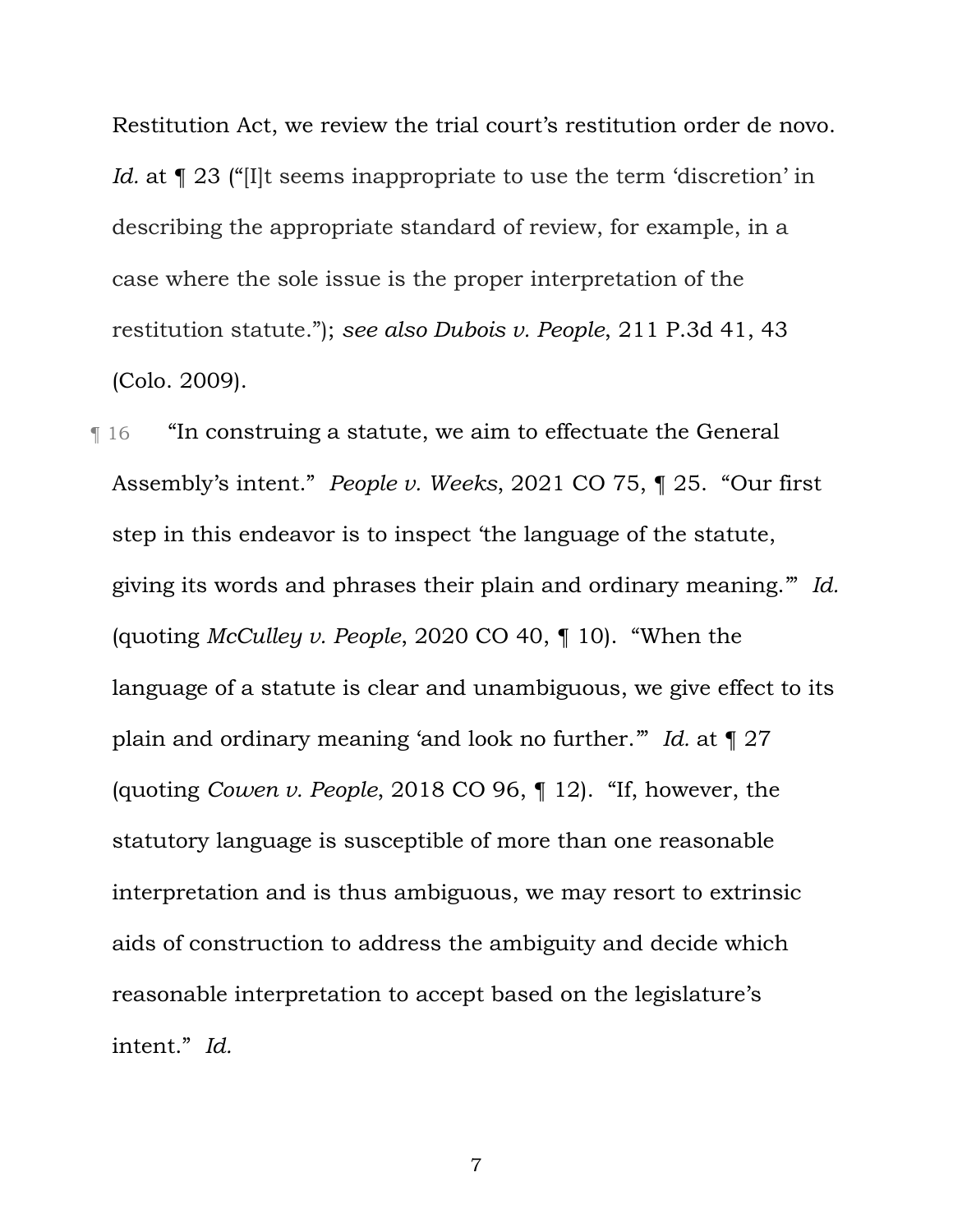¶ 17 Moreover, in interpreting the Restitution Act in particular, we must favor a liberal construction so as "to serve the General Assembly's goals of rehabilitating offenders, deterring future criminality, and compensating victims." *People v. Steinbeck*, 186 P.3d 54, 60 (Colo. App. 2007).

- C. Applicable Law
- 1. The Marijuana Excise Tax

¶ 18 The marijuana excise tax statutes, sections 39-28.8-301 to -308, C.R.S. 2021, establish a fifteen percent tax on marijuana sales between "retail marijuana business licensees." § 39-28.8- 302(1)(a)(I), C.R.S. 2021. Specifically, the tax is imposed "at the time when the retail marijuana cultivation facility first sells or transfers unprocessed retail marijuana . . . to a retail marijuana product manufacturing facility or a retail marijuana store." *Id.* 

¶ 19 Under section 39-28.8-306, C.R.S. 2021,

[i]t is unlawful for any retail marijuana cultivation facility to sell or transfer retail marijuana without a license as required by law, . . . or to willfully evade the payment of the tax, or any part thereof, as imposed by this part 3. Any retail marijuana cultivation facility or agent thereof who willfully violates any provision of this part 3 shall be punished as provided by section 39-21-118.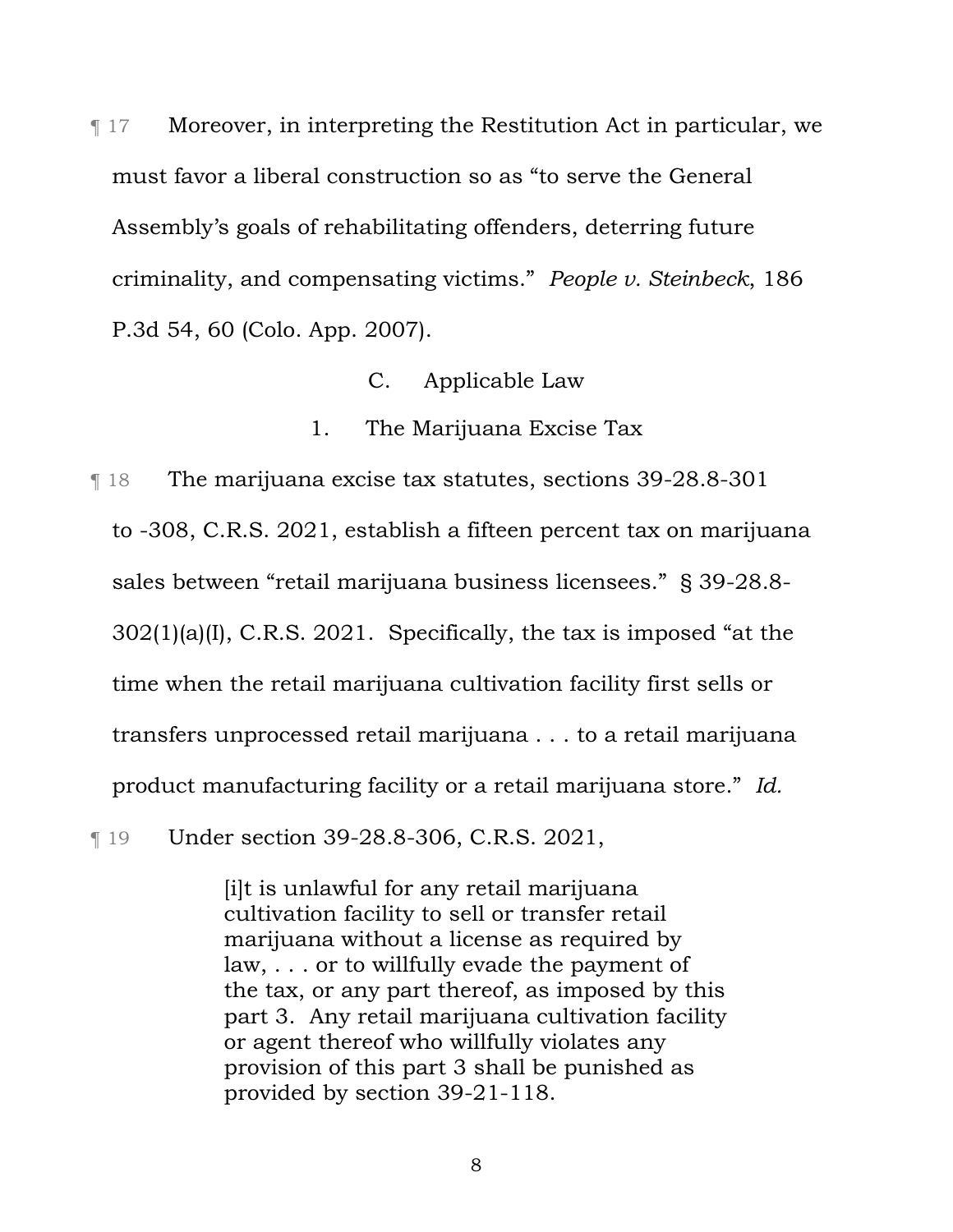# $\lceil 20 \rceil$  Section 39-21-118(1) directs that

[a]ny person who willfully attempts in any manner to evade or defeat any tax administered by the department or the payment thereof, in addition to other penalties provided by law, is guilty of a class 5 felony and, upon conviction thereof, shall be punished as provided in section 18-1.3-401, C.R.S. [2021], or shall be punished by a fine of not more than one hundred thousand dollars, or five hundred thousand dollars in the case of a corporation, or by both such fine and imprisonment, together with the costs of prosecution.

 $\lceil 21 \rceil$  Section 18-1.3-401 — which outlines the presumptive penalties for felonies — clarifies that "[e]very sentence entered under this section shall include consideration of restitution as required by [the Restitution Act] and by article 18.5 of title 16." § 18-1.3-401(12).

¶ 22 Accordingly, the marijuana excise tax statutes contemplate that unpaid excise taxes may be recoverable as restitution if permitted by the Restitution Act.2 And the Department is obligated

<sup>2</sup> Le argues, as he did at sentencing, that the marijuana excise tax statutes does not apply to him because his is not a "retail marijuana business licensee[]." § 39-28.8-302(1)(a)(I), C.R.S. 2021. Accordingly, he argues, he had no obligation to pay marijuana excise taxes under section 39-28.8-302, and thus the People cannot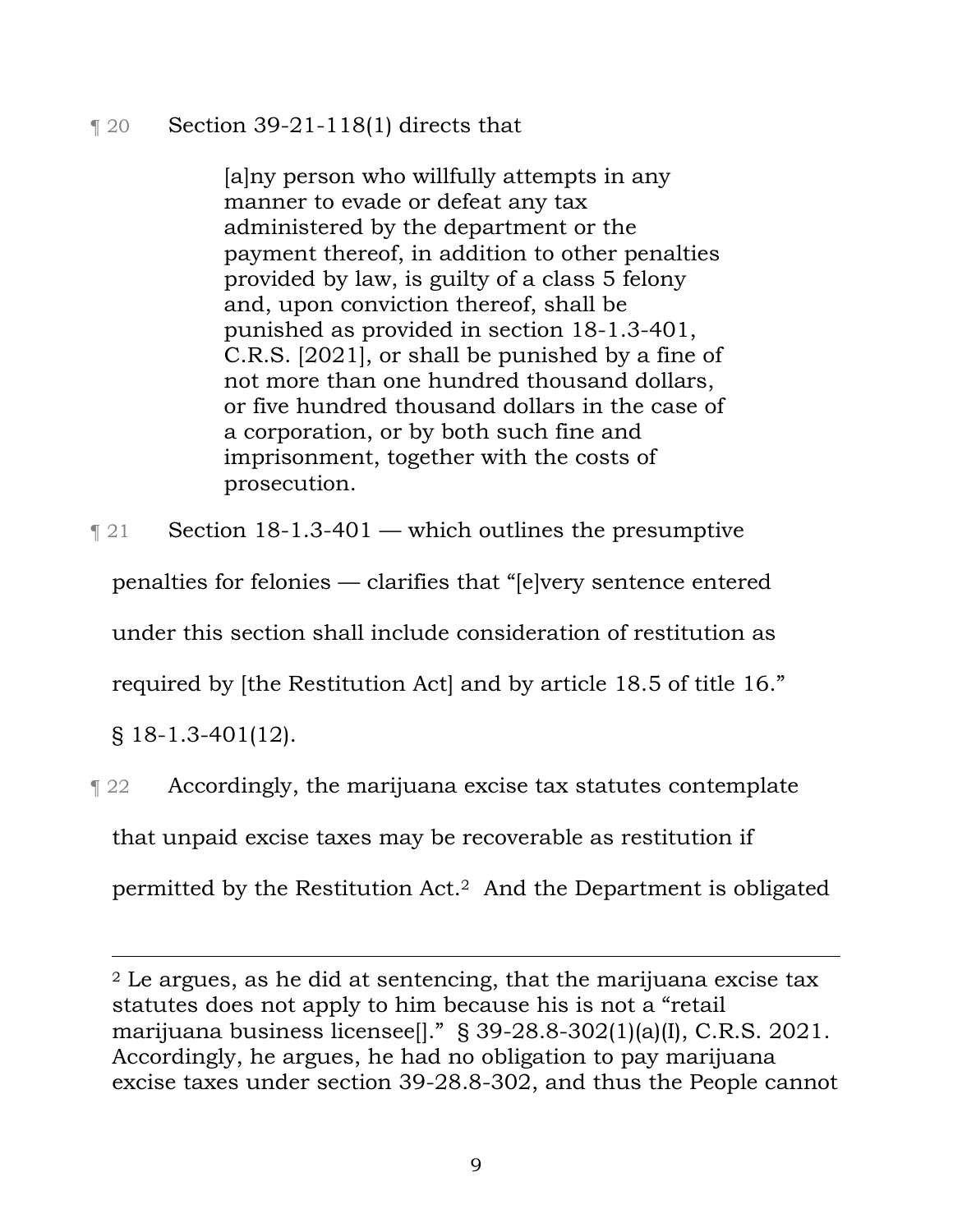to collect such taxes. *See* § 24-35-101(1)(f), C.R.S. 2021 (providing that the Department's functions include "the collection of . . . [t]axes, fees, and other revenues, the payment of which is required by law").

#### 2. The Restitution Act

¶ 23 Under the Restitution Act, convicted offenders are required to pay restitution to compensate crime victims for the harm they have suffered. §§ 18-1.3-601 to -603. "Restitution" is defined as "any pecuniary loss suffered by a victim . . . proximately caused by an offender's conduct and that can be reasonably calculated and recompensed in money." § 18-1.3-602(3)(a), C.R.S. 2021. "Victim," in turn, "means any person aggrieved by the conduct of an offender and includes . . . [a]ny person harmed by an offender's criminal conduct in the course of a scheme, conspiracy, or pattern of criminal activity." § 18-1.3-602(4)(a)(II). A governmental agency is

show that the Department suffered any harm from his failure to do so. However, Le waived any argument as to the applicability of the statute when he pleaded guilty to unlawfully evading marijuana excise taxes. Indeed, in doing so, he effectively stipulated to section 39-28.8-302's applicability. *See People v. Rediger*, 2018 CO 32, ¶ 39 (Waiver is "the *intentional* relinquishment of a *known* right or privilege." (quoting *Dep't of Health v. Donahue*, 690 P.2d 243, 247 (Colo. 1984))).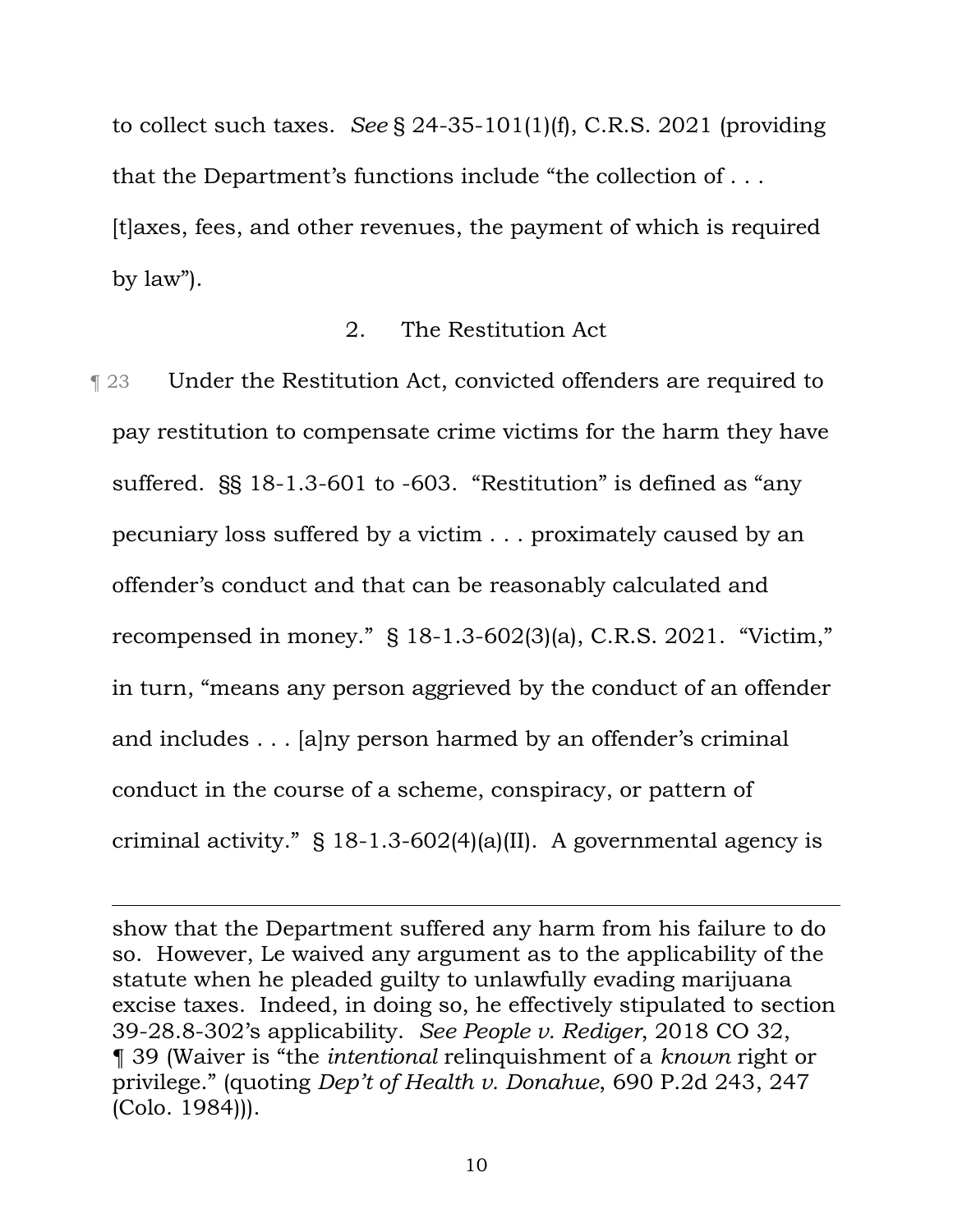considered a "person" for purposes of the restitution statute. *People v. Oliver*, 2016 COA 180M, ¶ 26; *see also* § 2-4-401(8), C.R.S. 2021 ("person" includes "any . . . government or governmental . . . agency"). And a person is "aggrieved" if the person has "legal rights that are adversely affected." *People v. Padilla-Lopez*, 2012 CO 49,

¶ 16 (quoting Black's Law Dictionary 77 (9th ed. 2009)).

### D. Analysis

- ¶ 24 The People ask us to take up the question that the trial court left unresolved: Can the Department itself be a "victim" here under the Restitution Act and thus be properly awarded unpaid excise taxes as restitution? For the reasons that follow, we answer that question in the affirmative.
- **Texture 3.1 No Colorado case has yet addressed whether the Department** can be "aggrieved by" the evasion of marijuana excise taxes so as to fall within the purview of the Restitution Act. *See* § 18-1.3-  $602(4)$ (a)(II). Indeed, it is initially unclear what harm, exactly, the Department itself suffers from a loss of marijuana excise tax revenue — revenue that is ultimately credited in full to the public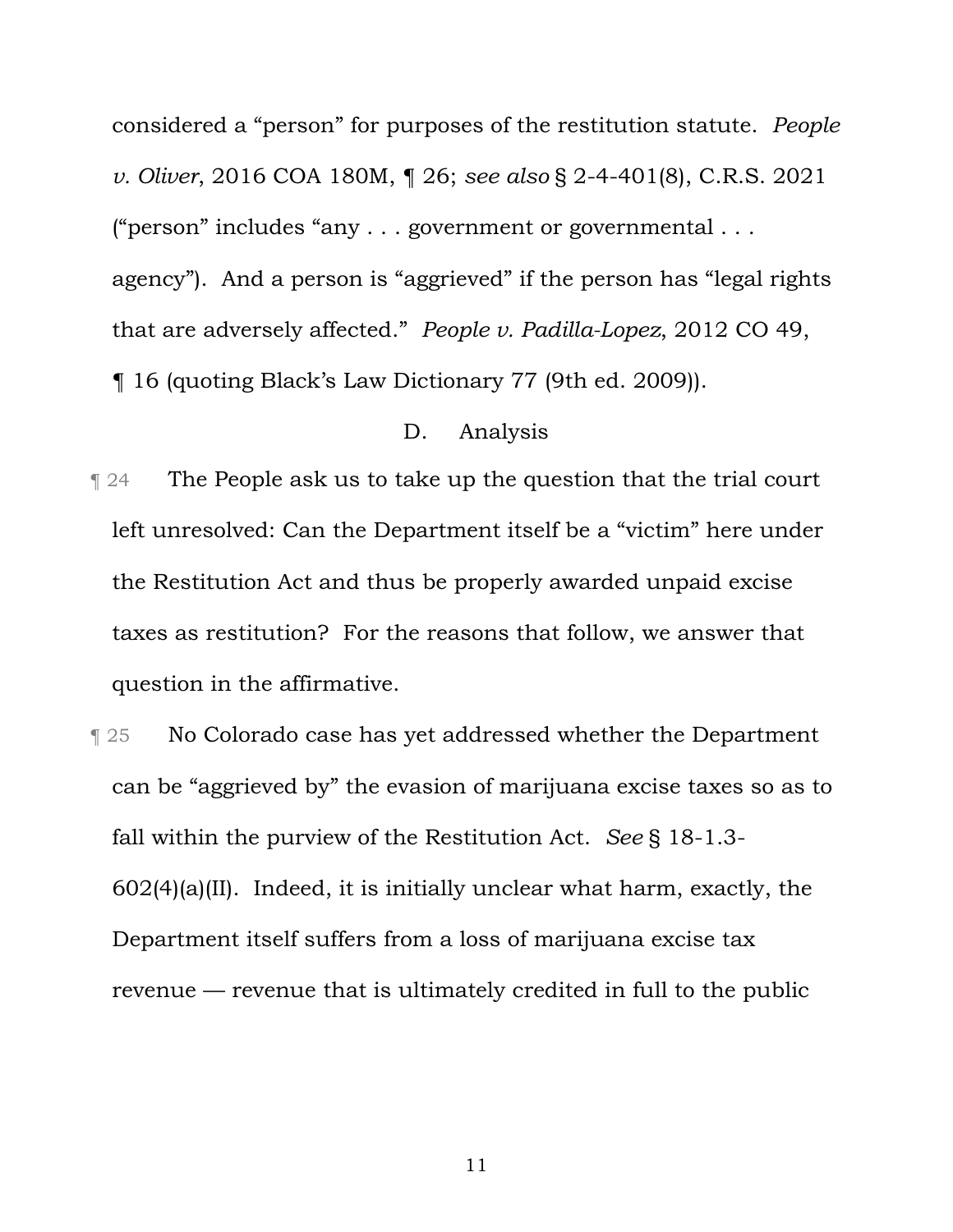school capital construction assistance fund.3 However, we find guidance from the federal courts' analogous application of the Mandatory Victims Restitution Act (MVRA). 18 U.S.C. § 3663A.

- **The MVRA requires that a defendant make restitution to the** "victim" of certain enumerated offenses. Similar to Colorado's Restitution Act, the MVRA defines a "victim" as "a person directly and proximately harmed as a result of the commission of an offense." 18 U.S.C. § 3663A(a)(2). Also like our statute, governmental agencies, including the Internal Revenue Service (IRS) and state departments of revenue, are eligible "victims" under the MVRA. *See United States v. Senty-Haugen*, 449 F.3d 862, 865 (8th Cir. 2006).
- **Tederal courts have invariably held that losses incurred by tax** evasion or fraud constitute a direct harm to those governmental entities that collect taxes such that they can recover restitution as "victims" under the MVRA. *See United States v. Senninger*, 429 F.

<sup>3</sup> Marijuana excise tax revenue is collected by the Department, transferred to the state treasury, and then distributed to the public school capital construction assistance fund. *See* § 39-28.8-305, C.R.S. 2021. The fund is used to renovate, maintain, and construct public school facilities. §§ 22-43.7-102, -104, C.R.S. 2021.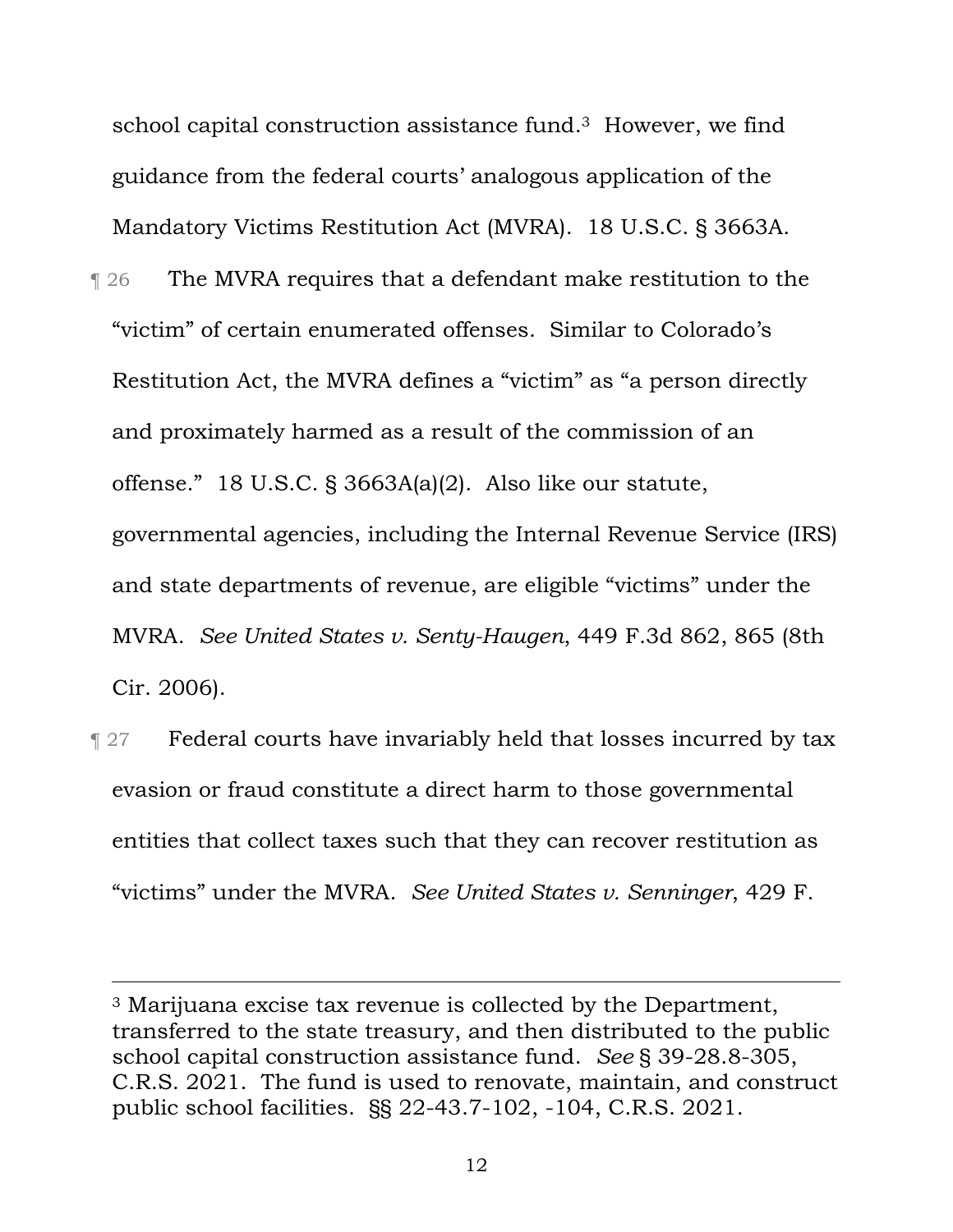App'x 762, 768 (10th Cir. 2011) (upholding an award of restitution to the IRS and the Colorado Department of Revenue for refunds issued pursuant to fraudulent tax returns); *United States v. Mickle*, 464 F.3d 804, 810-11 (8th Cir. 2006) (same as to the Minnesota Department of Revenue); *Senty-Haugen*, 449 F.3d at 865 (the defendant's fraudulent tax filings caused a pecuniary loss to the IRS that was recoverable as restitution); *United States v. Ingersoll*, No. 14-cr-20216, 2016 WL 5219536, \*25 (E.D. Mich. Sept. 22, 2016) (unpublished opinion) (conduct of the defendants who committed, among other offenses, tax evasion "directly harmed" the IRS and thus it was a "proper victim" under the MVRA). This is because the governmental entity that has been defrauded or to whom taxes are owed has a cognizable interest in the lost revenue, regardless of how the revenue will ultimately be spent. *See Pasquantino v. United States*, 544 U.S. 349, 355-56 (2005) (a governmental entity's right to uncollected excise taxes is an entitlement that is considered property of the entity, and the evasion of such taxes "inflict[s] an economic injury" on that entity); *United States v. LaSalle Nat'l Bank*, 437 U.S. 298, 311-12 (1978) (contemplating that the IRS has an "interest in unpaid taxes");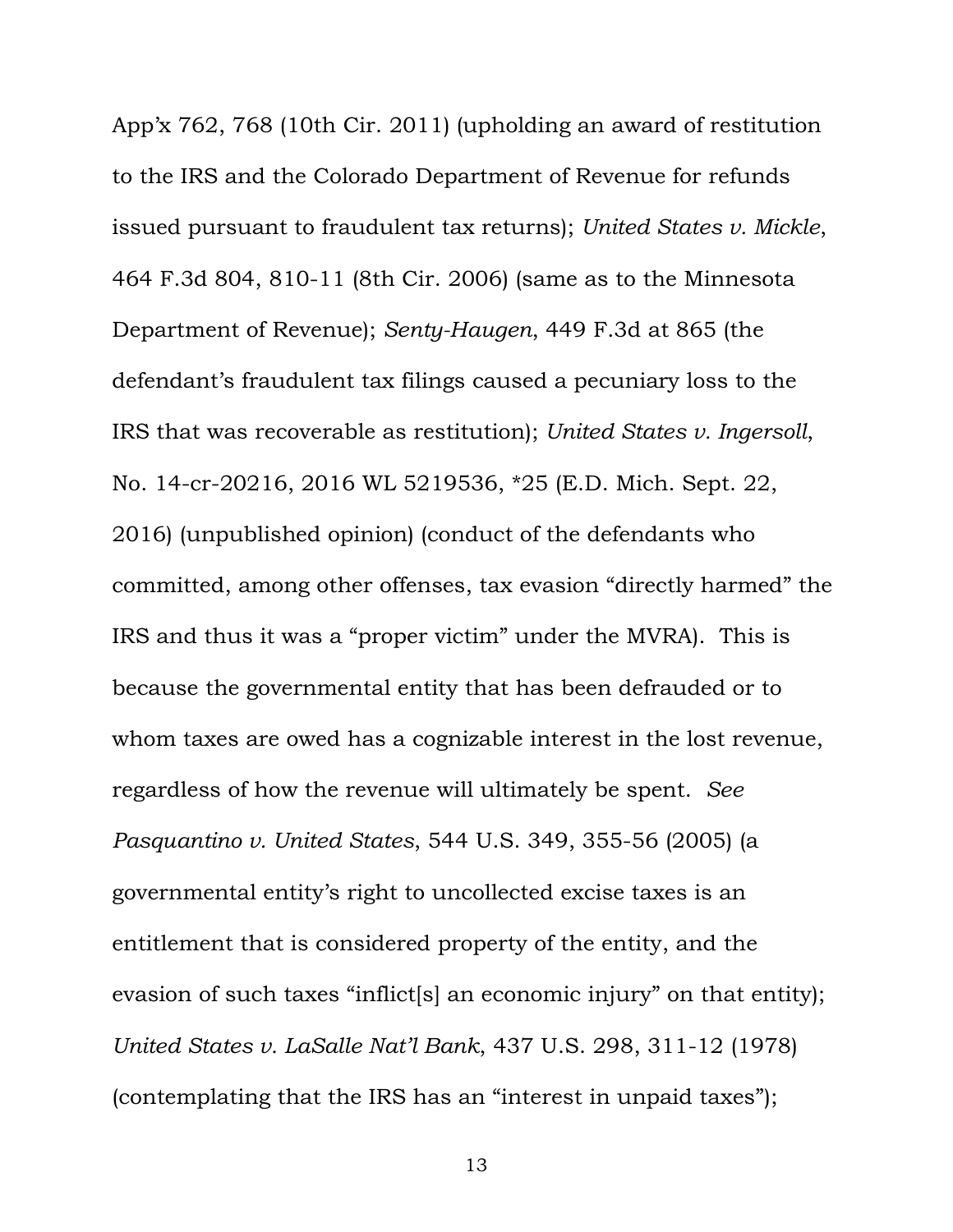*United States v. Porcelli*, 865 F.2d 1352, 1361 (2d Cir. 1989) (by failing to collect and remit sales taxes, the defendant "was in a very real sense 'depriving' [New York] of its property"); *United States v. Helmsley*, 941 F.2d 71, 94 (2d Cir. 1991) (reaffirming the court's stance in *Porcelli* that the state has a property interest in tax obligations). Thus, the deprivation of unpaid excise taxes represents a distinct harm to the legal interests of the entity charged with collecting such taxes.

¶ 28 Applying that reasoning here, we conclude that the Department can be considered a "victim" under the Restitution Act for two reasons. First, because the Department had an interest in the unpaid excise taxes at issue, and Le's evasion adversely affected that interest, the Department was "aggrieved by" Le's criminal conduct within the meaning of section 18-1.3-602(4)(a). *See Padilla-Lopez*,  $\P$  16 (A person is "aggrieved" if the person has "legal rights that are adversely affected." (quoting Black's Law Dictionary 77 (9th ed. 2009))). Second, the Restitution Act specifically says that "[a]ny person harmed by an offender's criminal conduct in the course of a scheme, conspiracy, or pattern of criminal activity" is considered a "victim." § 18-1.3-602(4)(a)(II). And, as described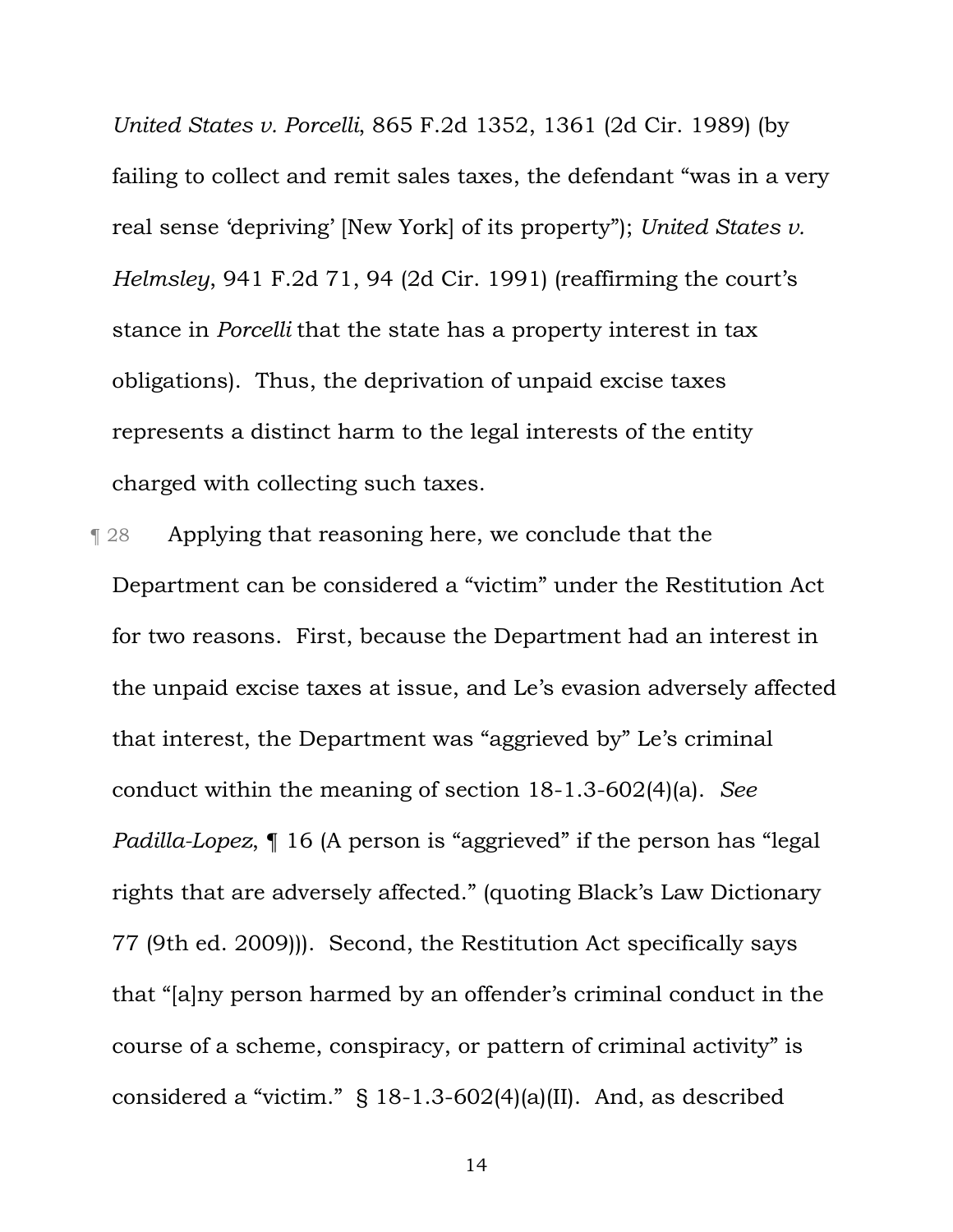above, the evasion of taxes has been generally recognized as working a direct harm on tax collection agencies like the Department. Accordingly, per the plain language of the Restitution Act, the Department can be considered a "victim" under the circumstances. *See Steinbeck*, 186 P.3d at 60 (the Restitution Act must be "liberally construed"); *see also* § 24-35-101(1)(f); *cf. People v. Wilson*, 251 P.3d 507, 510 (Colo. App. 2010) (affirming an order of restitution to the Department of Human Services in a benefits fraud case).4

<sup>4</sup> Le suggests that we must also consider the type of harm the Department has suffered in determining whether it is a "victim." He points out that the legislative declaration of the Restitution Act never references governmental agencies or business entities, but it twice references reimbursing victims of crime in conjunction with their "immediate families." *See* § 18-1.3-601(1)(e), (2), C.R.S. 2021. Thus, he contends, the declaration evinces a legislative intent that only those who have suffered a harm that a natural person can suffer — unlike the Department — may be considered a "victim." Such an interpretation, however, is plainly inconsistent with the Restitution Act's expansive definition of "victim," *see* § 18-1.3- 602(4)(a), C.R.S. 2021, and runs afoul of our obligation to liberally construe the Act, *People v. Steinbeck*, 186 P.3d 54, 60 (Colo. App. 2007). Moreover, it effectively requires reading additional language into the Restitution Act, and "we [will] not add words to a statute." *Trujillo v. Colo. Div. of Ins.*, 2014 CO 17, ¶ 24. Accordingly, we reject Le's contention. *See also People v. Martinez*, 2022 COA 28, ¶ 40 (holding that "an insurance company that indemnifies a policyholder because the policyholder was the victim of a felony,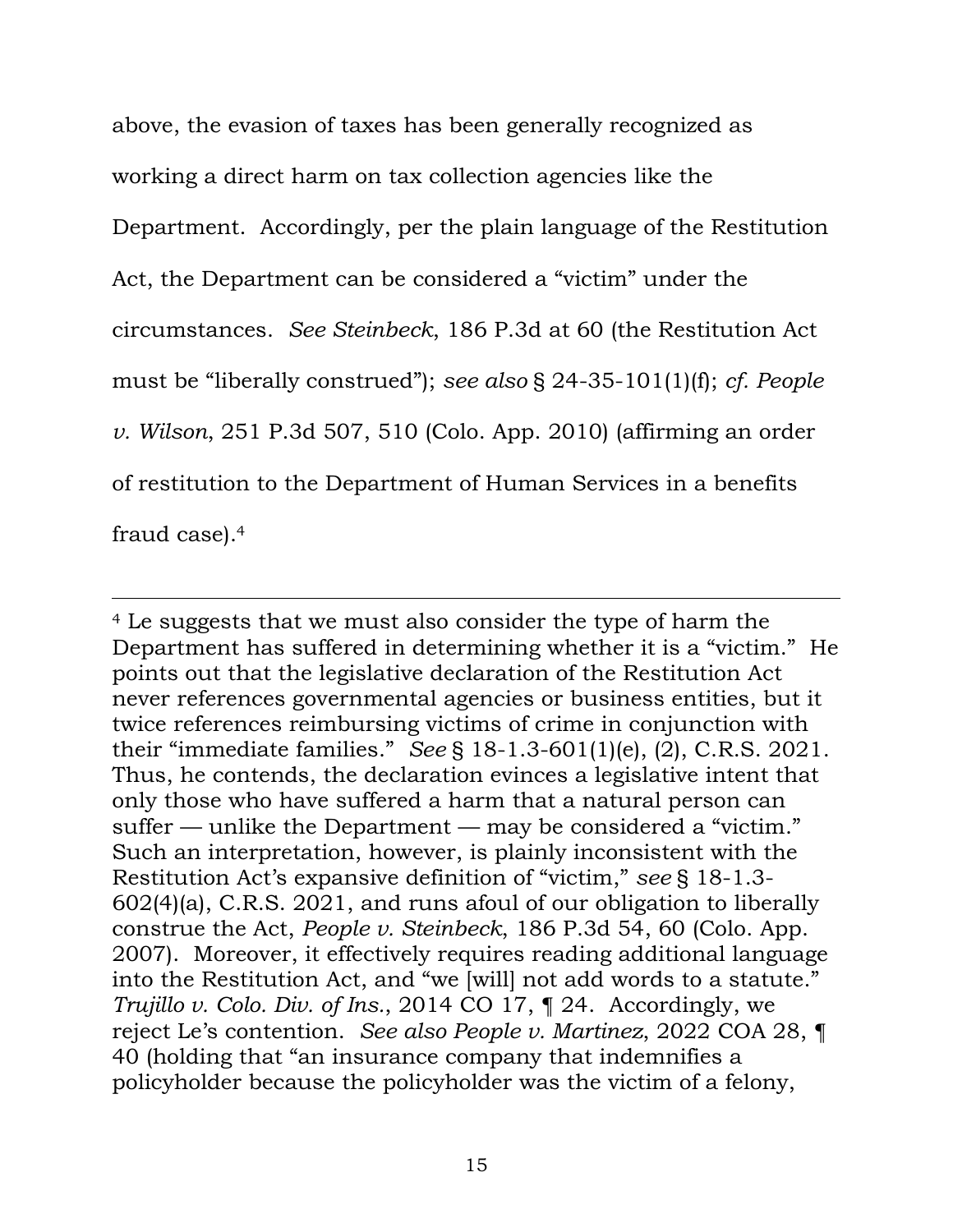- ¶ 29 Our decision is not inconsistent with *Dubois*, 211 P.3d 41, to which the Le directs us.
- ¶ 30 In *Dubois*, a defendant pleaded guilty to vehicular eluding after a car chase, during which one of the responding officers was involved in a collision that injured her and destroyed her patrol car. *Id.* at 42. The question posed to the court was whether the police officer and the Alamosa County Sheriff's Department (Alamosa) were "victims" entitled to restitution for the officer's personal injuries and the loss of the patrol car, respectively.
- ¶ 31 The court cautioned that "[t]he language 'aggrieved by the conduct of an offender,' is not limitless in its reach." *Id.* at 46. The Restitution Act, it reasoned, generally does not entitle a governmental agency to restitution for costs it expends in carrying out its statutory responsibilities. *See id.* at 45-46; *see also Padilla-Lopez*, ¶¶ 10-11. It held that where the legislature has chosen only "to treat society as a whole", and not a particular agency, as the entity "'aggrieved by' the conduct of the offender," the costs that the agency expended as a result of the offender's conduct are not

misdemeanor, or other specified offense can be 'victim' for purposes of the restitution statutes.").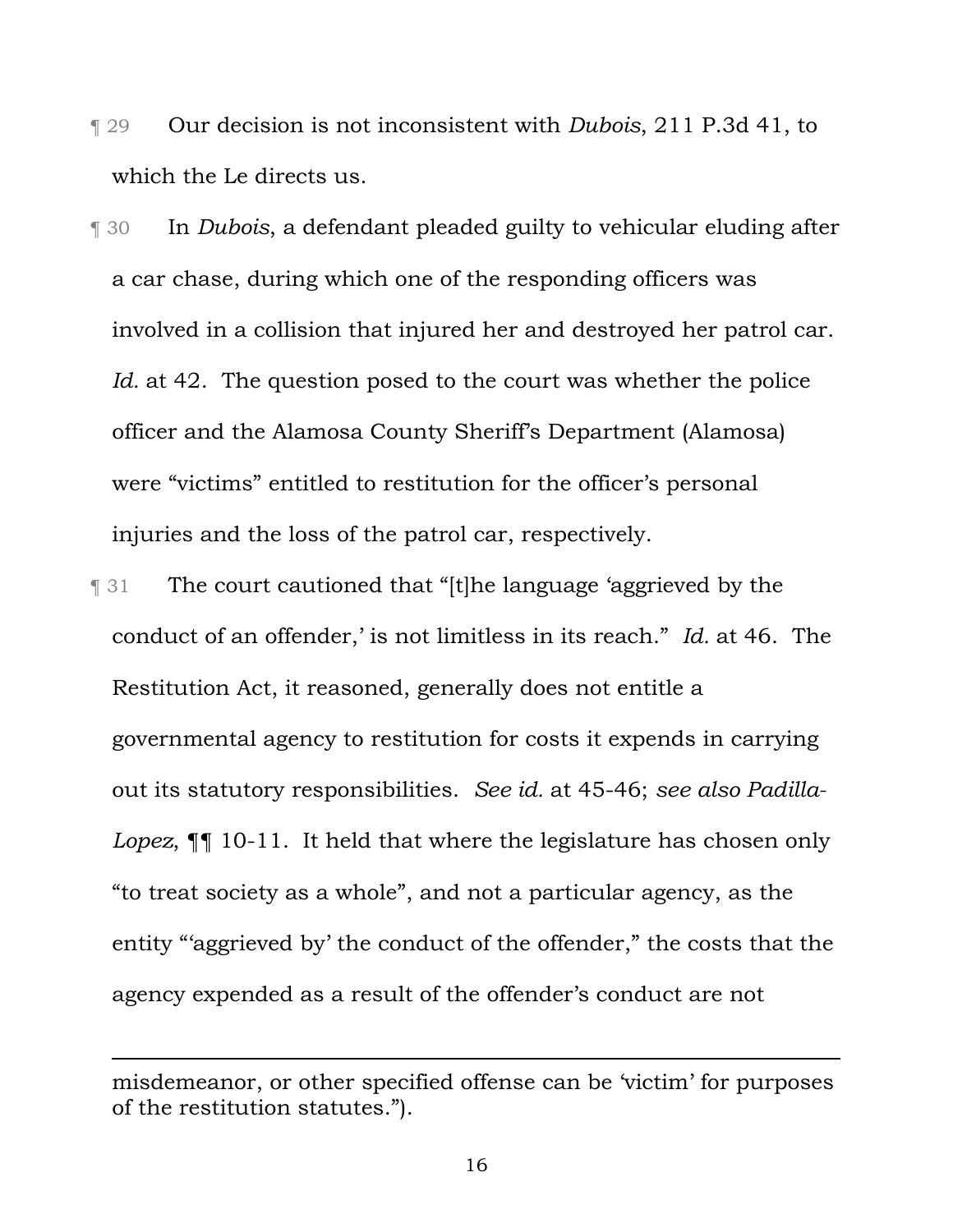recoverable as restitution absent "an express legislative pronouncement" recognizing as much. *Dubois*, 211 P.3d at 47.

¶ 32 However, the facts of *Dubois* represented a "relatively discrete scenario" in which Alamosa fell "within the general meaning of 'victim' and [did] not therefore need to be explicitly included [within the Restitution Act] in order to be eligible for restitution." *Id.* at 46. The court offered two reasons for its decision: (1) "an essential element of the underlying crime require[d] the primary 'victim' to be a peace officer" and (2) "the underlying crime require[d] the use of a vehicle and it [was] reasonably foreseeable that [a] peace officer[] . . . might sustain injuries from a vehicular accident while responding." *Id.* Accordingly, the court upheld the trial court's award of restitution to Alamosa for the loss of the patrol car. *Id.* at 47. ¶ 33 Several years later, in *Padilla-Lopez*, the court revisited *Dubois* 

and clarified its ruling:

*Dubois* . . . articulated a general rule that governmental agency *expenses* are not typically eligible for recovery under the restitution statute absent an express legislative provision authorizing them, unless the underlying criminal statute encompasses the agency as a primary victim. *Dubois* presented a factual scenario of a discrete exception to this general principle, in light of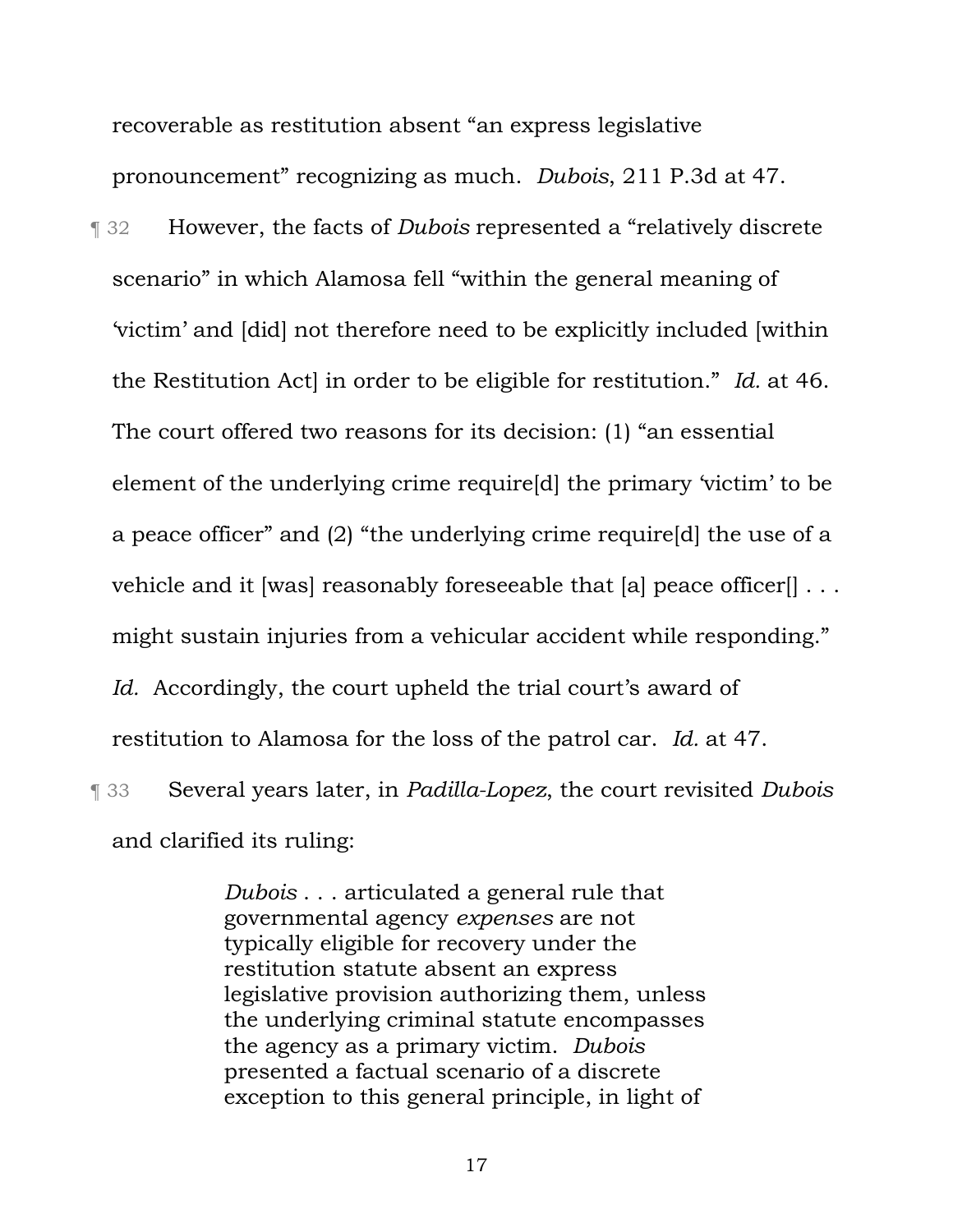(1) the nature of the underlying crime; and (2) the fact that the law enforcement agency was the primary victim of the offense charged.

*Padilla-Lopez*, ¶ 14 (emphasis added).

- ¶ 34 Here, the Department is attempting to recover unpaid taxes in which it has a legal interest, not "expenses" that it incurred in carrying out its statutory responsibilities in the wake of Le's criminal conduct. As explained above, the Department is a victim in its own right under a plain reading of the Restitution Act, and it is merely seeking to remedy a distinct harm that it suffered from Le's tax evasion. Accordingly, the limitation on restitution recovery that *Dubois* imposes on governmental agencies is inapplicable.
- ¶ 35 Moreover, even assuming arguendo that *Dubois* is applicable, *Dubois*' exception to the general rule is nonetheless satisfied because the underlying charged criminal offense here — tax evasion under section 39-21-118 — "encompasses the agency as a primary victim." *Padilla-Lopez*, ¶ 14. Under section 39-21-118(1), an offender is guilty of tax evasion if he "willfully attempts . . . to evade or defeat any tax administered by the [Department]." As discussed, the Department has an interest in the unpaid taxes it is charged with collecting. Thus, like *Dubois*, the commission of the offense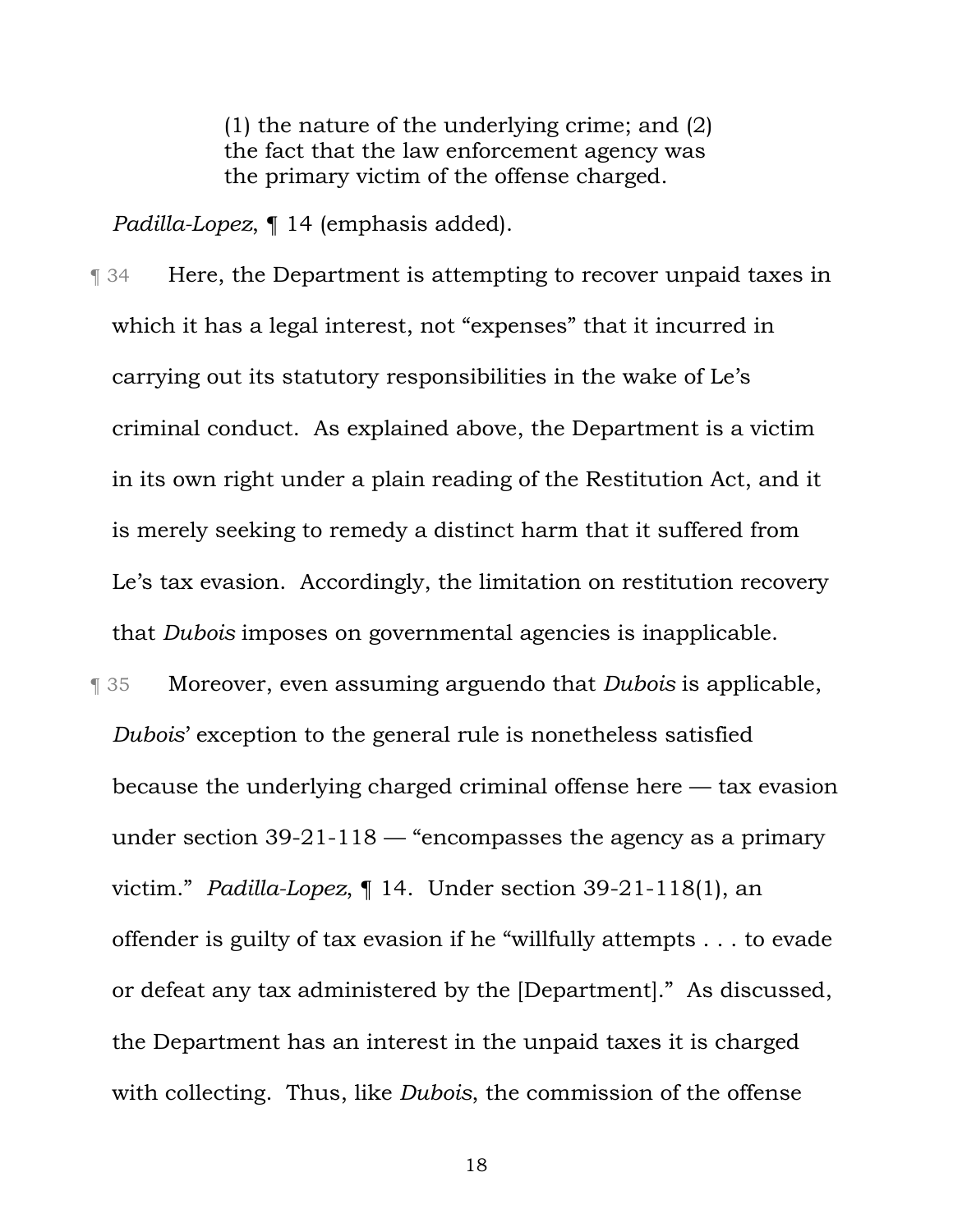necessarily requires inflicting an injury on the Department and specifically contemplates as much.

- ¶ 36 In sum, the Department may properly be considered a "victim" under the Restitution Act where a criminal defendant has failed to pay to the Department marijuana excise taxes to which it is entitled. Thus, the trial court's order is reversed.5
- **Texause the record indicates that the People were not allowed** to present evidence as to the amount of restitution owed pending the trial court's resolution of the threshold legal question before it, we remand the case for further proceedings. The trial court is directed to afford the People an opportunity to prove, "by a preponderance of the evidence, both the amount of restitution owed

<sup>5</sup> Le also argues that permitting the Department to recover unpaid marijuana excise taxes would violate his equal protection rights, violate the separation of powers doctrine, and effectively punish him twice in contravention of statutory authority. However, because Le failed to raise these claims below, we decline to address them. *See People v. Stone*, 2020 COA 23, ¶ 47 (The defendant "did not preserve this issue in the trial court, so we will not address it."). Moreover, that the Department has an alternative method to obtain unpaid taxes under section 39-21-114, C.R.S. 2021, is of no import to our analysis. The fact remains that the Department *may* qualify as a "victim" under the plain language of the Restitution Act and thus be entitled to claim such unpaid taxes through restitution. And the Department is not seeking a double recovery under the Act and section 39-21-114.